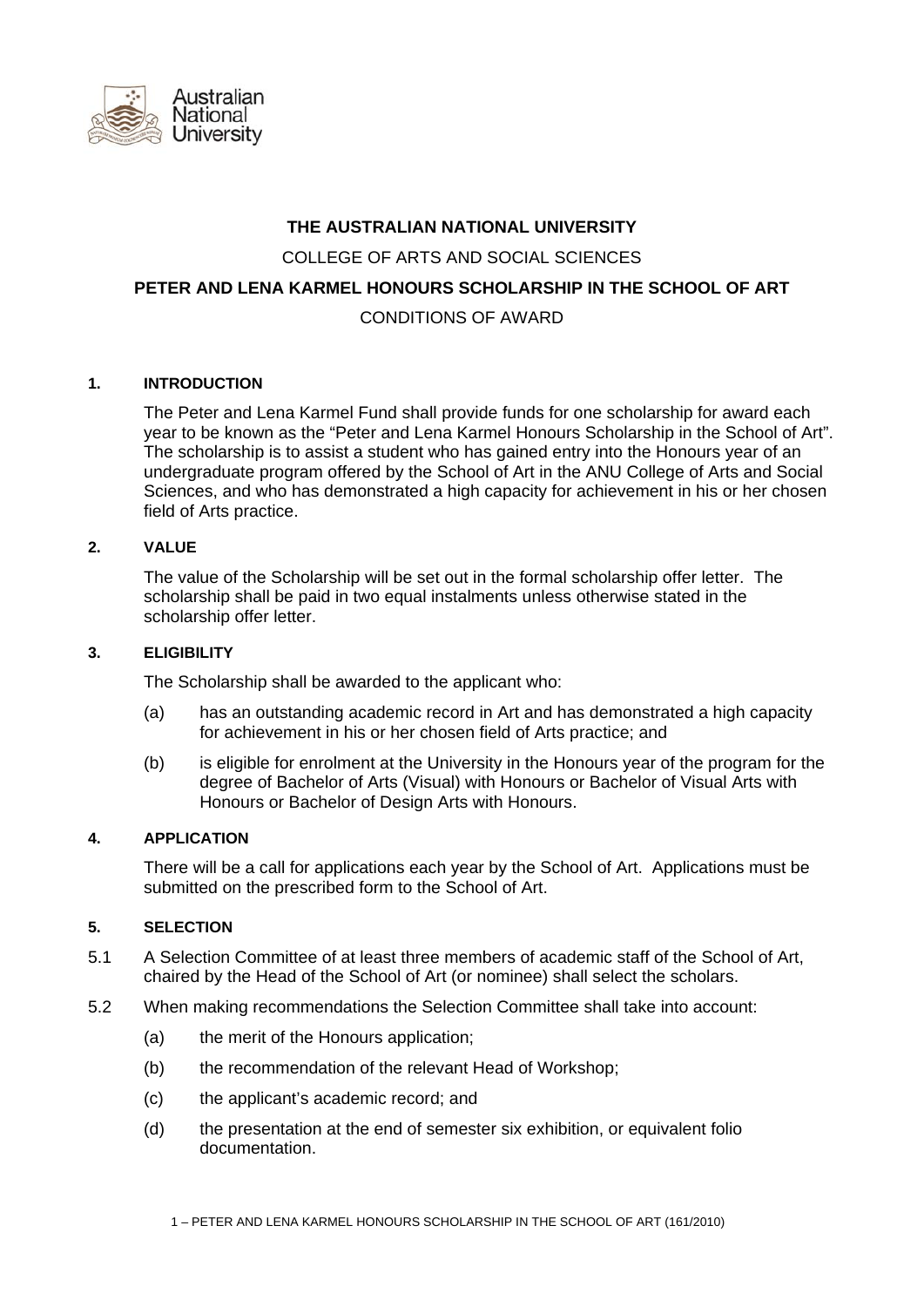

5.3 A Scholarship shall not be awarded if, in the opinion of the Selection Committee, there is no applicant of sufficient merit.

## **6. CONCURRENT HOLDING OF SCHOLARSHIPS**

 The scholar must seek approval from the Dean of the College of Arts and Social Sciences, to hold any other scholarship or award concurrently with the Peter and Lena Karmel Honours Scholarship in the School of Art.

## **7. COMMENCEMENT**

 The Scholarship is normally to be taken up in the first semester of an academic year but, on request and with the approval of the Dean of the ANU College of Arts and Social Sciences, acting on the advice of the Head of the School of Art, the scholarship may be taken up in the second semester of that year.

# **8. LEVEL OF PERFORMANCE**

 If a scholar's academic performance is unsatisfactory in the opinion of the Dean of the College of Arts and Social Sciences, acting on the advice of the Head of the School of Art, payment of the Scholarship may be withheld.

## **9. TENURE**

The Scholarship shall be tenable for two consecutive academic semesters.

### **10. ENROLMENT**

- 10.1 The scholar may be enrolled on a full-time or part-time basis in the relevant program offered by the School of Art. If a scholar fails to enrol for the Honours year of the program, or withdraws from the program, the Scholarship must be surrendered.
- 10.2 Suspension of the Scholarship, after the scholar has enrolled, may be approved by the Dean of the College of Arts and Social Sciences subject to concurrent approval for leave of absence from the relevant program being obtained from the relevant Program Authority.

## **11. TERMINATION**

 The scholarship shall terminate at the conclusion of the second semester for which it was awarded or on the date on which the scholar ceases to attend the University other than for approved absences, whichever is the earlier. The University may terminate the scholarship before this time if the scholar does not fulfil his or her obligations or if, in the opinion of the Dean of the ANU College of Arts and Social Sciences, acting on the advice of the Head of the School of Art, satisfactory academic progress is not being made by the scholar.

### **12. REPAYMENT OF FUNDS**

 The scholarship instalment for the semester in which the enrolment change or withdrawal occurred may be requested to be refunded. The determination will be made by the Dean of the ANU College of Arts and Social Sciences taking into account information from the scholar and the Head of the School of Art.